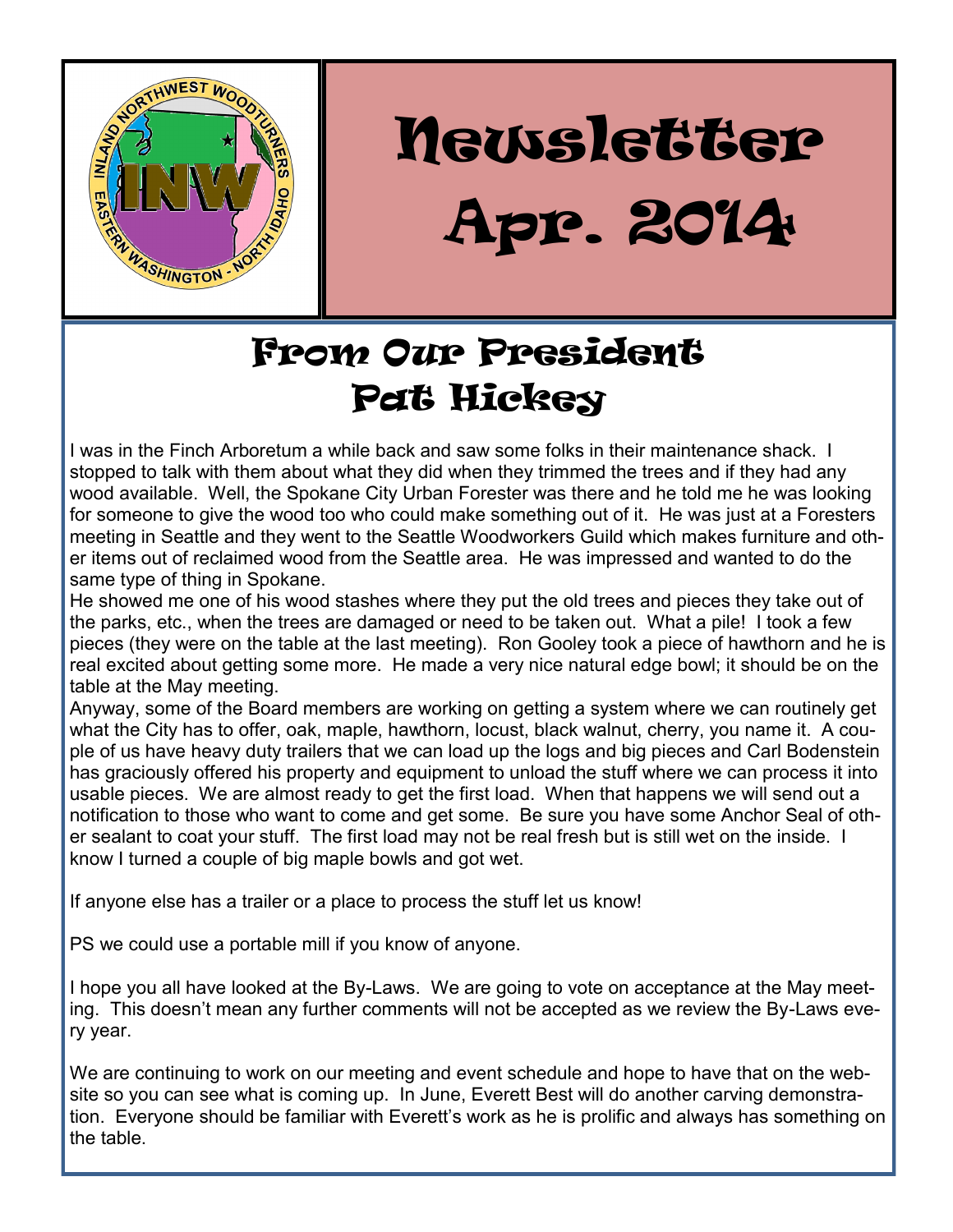We need a host/planner for the Summer Picnic and a planner for our December Holiday Party.

May 1st – Basic Bowls June 5<sup>th</sup> – Carving enhancements July (June  $26^{th}$ ?) – Open turning competition – the honey dipper. August – Picnic, TBD September  $4^{\text{th}}$  – Holiday toys and ornaments October 2<sup>nd</sup> – Donut Chuck November  $6<sup>th</sup>$  – Natural Edge bowls December  $4<sup>th</sup>$  – Holiday Party

\*\*\*\*\*\*\*\*\*\*\*\*\*\*\*\*\*\*\*\*\*\*\*\*\*\*\*\*\*\*\*\*\*\*\*\*\*\*\*\*\*\*\*\*\*\*\*\*\*\*\*\*\*\*\*\*\*\*\*\*\*\*\*

Christmas in September

The theme for the September 4th meeting will be Christmas in September. The emphasis will be on making Christmas gifts and ornaments. However, instead of having a single demonstrator showing how to turn an ornament or a gift, we are looking for several demonstrators showing how to turn different ornaments and gifts on the midi-lathes at Woodcraft.

This is an opportunity to for you to show others in the club your skills in turning small (or large) projects. We expect each demonstrator to explain the project, demonstrate at least one aspect of the project and provide a short half to full page handout of the project. And we can help you with it all!

Contact Frank Hutchison, [frank.hutchison@comcast.net](mailto:frank.hutchison@comcast.net) or (509) 434-4880, for project ideas from American Woodturner including articles that you can use to develop your projects.

Frank E. Hutchison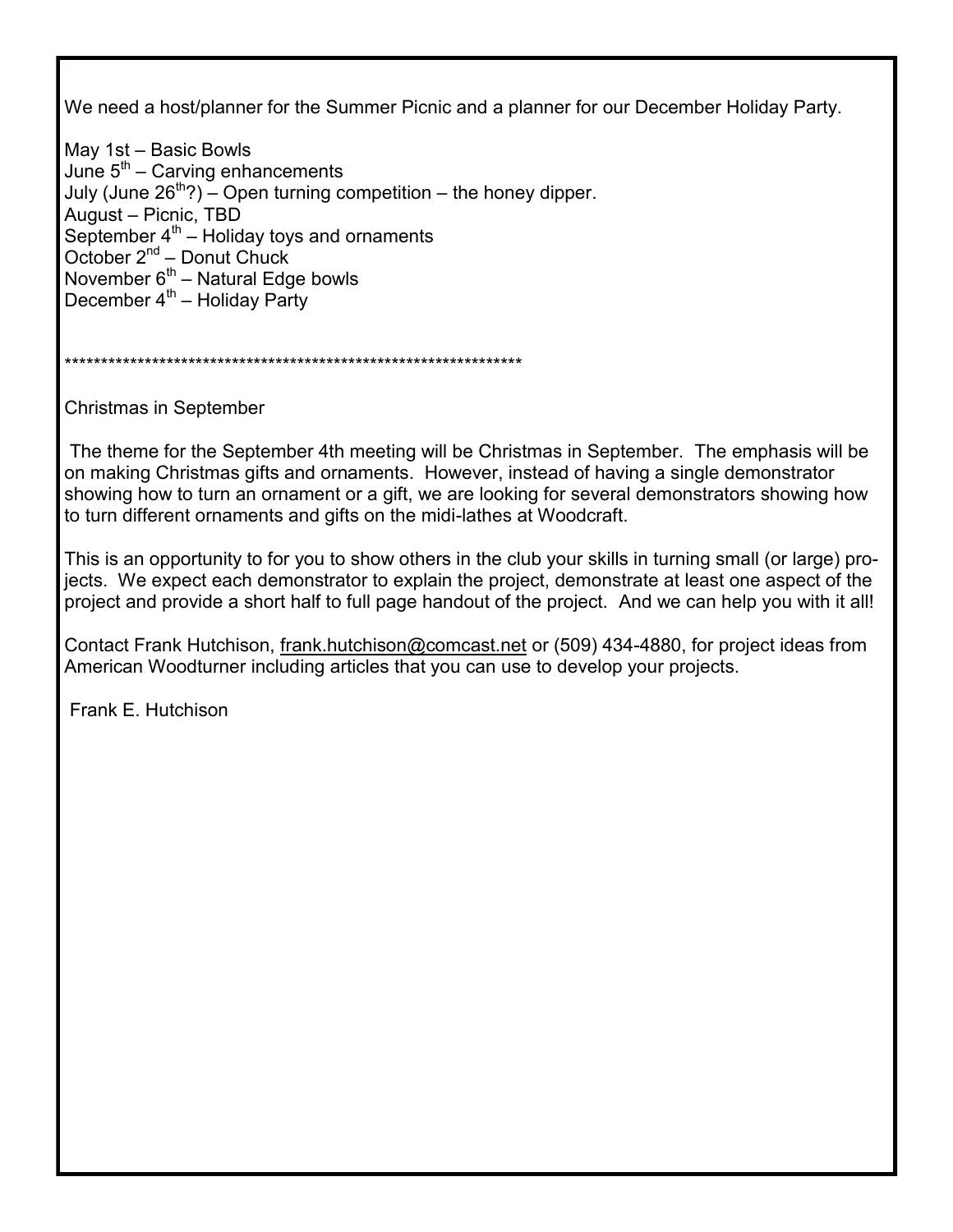# By-Laws of the Inland Northwest Woodturners

#### 4/5/2014

ACCEPTANCE OF THESE BY-LAWS:

These By-Laws have been drawn up, agreed upon, and adopted by Inland Northwest Woodturners (INWT) in Spokane, Washington on 4/5/2014. Signed:

| Vice President: <u>University</u> 2014                                                               | Date: $\frac{1}{\sqrt{1-\frac{1}{2}} \cdot \frac{1}{2}}$ |
|------------------------------------------------------------------------------------------------------|----------------------------------------------------------|
|                                                                                                      |                                                          |
|                                                                                                      | Date: $\frac{1}{\sqrt{1-\frac{1}{2}} \cdot \frac{1}{2}}$ |
| <b>ARTICLE I - ORGANIZERS AND LOCATION</b><br>The Chapter organizer or contact is: Patrick M. Hickey |                                                          |

Contact Person's Title: President Inland Northwest Woodturners His address is: 3215 E. Diane Ct., Spokane, WA 99223 Daytime Telephone: (509-844-2708) E-mail: [Patrico3808@gmail.com](mailto:Patrico3808@gmail.com) Web Site: http://www.inwwoodturners.com/ Cities or locations from which you expect to draw members: Eastern Washington, Northern Idaho, Western Montana, and Southeastern British Columbia. Number of Members at this time: 95

#### **ARTICLE II – OFFICES**

The principle office or meeting place of this Chapter: Woodcraft Store located at 212 North Sullivan in Spokane Valley. A change in meeting location can be authorized at any time by the Leadership Board with sufficient notice to the membership.

#### **ARTICLE III – RELATION OF CHAPTER TO THE CORPORATE ORGANIZATION**

All Board Officers of INWT agree to be members in good standing of the American Association of Woodturners, Inc. It is the intent of the INWT to foster the formation and maintenance of the Chapter in good standing to achieve the objectives of the AAW and for the benefit of the Members. The INWT Leadership Board (INWT Board) has primary responsibility for overseeing these by -laws.

The chapter will be governed by the Certificate of Incorporation of the AAW, by the provisions of the statutes under which the AAW is incorporated, by the Bylaws of the AAW, by the AAW's Policies, and by the chapter's Policies.

While it is understood that the parent organization will provide advice and counsel, as requested, Local Chapters are advised that the nature and extent of their activities are left to their discretion. Demonstrations, while probably part of the normal activities of Local Chapters, are to be conducted solely at the discretion of Local Officers, and all safety and instruction is to be under their explicit direction and control. The national office strongly recommends placing some sort of sign or notice on or around any lathe used for demonstration; that safety eye protection must be worn and a full face shield when needed. Use a dust mask and wear hearing protection. The lathe is a potentially dangerous instrument only to be used with Chapter approved supervision.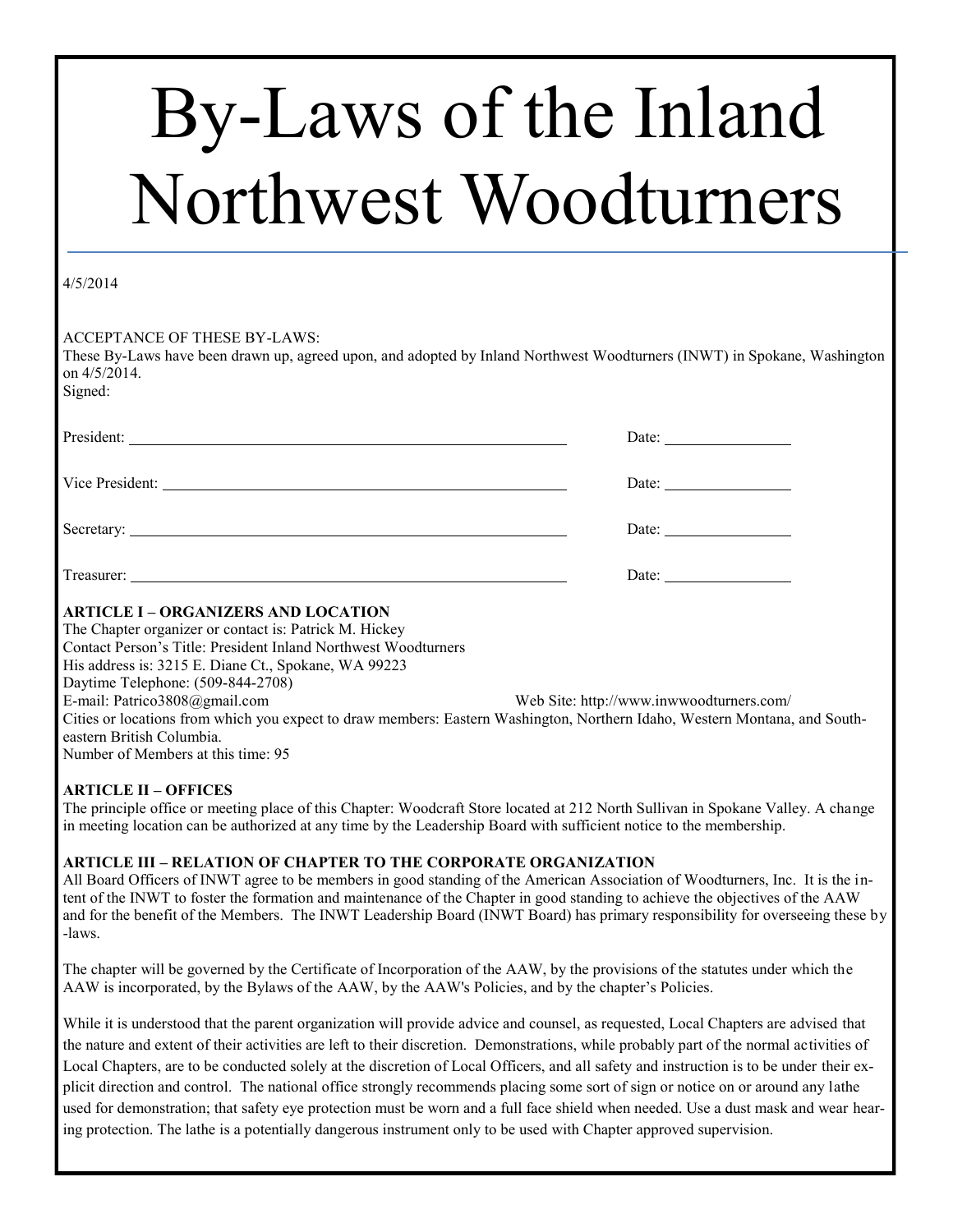#### **ARTICLE IV – PURPOSES**

"The Association's purpose is to foster a wider understanding and appreciation of lathe-turning as a traditional and contemporary craft and a form of art among the general public, amateur turners, part-time turners, and professional turners. This will be accomplished by providing education, information, organization, technical assistance, and publications relating to woodturning." AAW By-Laws.

The Chapter's purposes, in addition to supporting the general purposes of the parent organization, are:

- 1) To provide a meeting place for local woodturners;
- 2) To share ideas and techniques regarding this craft,
- 3) To trade woods,
- 4) To exchange ideas about tools,
- 5) Provide opportunities to demonstrate and show members work,
- 6) Participate in charitable activities, such as Pens for Vets, making toys for the local children's hospital, and other events as approved by the members and leadership committees.

#### **ARTICLE V – MEMBERSHIP**

Anyone will be eligible for affiliation with this chapter regardless of membership in AAW or any other characteristic. Annual membership fees for this Chapter will be \$30.00 per year prorated from initial joining for first year. Failure to pay membership dues will terminate membership in this chapter.

#### **ARTICLE VI – MEETINGS**

This Chapter will meet every 1st Thursday of the month. The meetings will begin at 6:30 pm.

The meetings will be held at the Woodcraft Store located at 212 North Sullivan in Spokane Valley.

A notice of each meeting will be sent to each member at least 10 days before it is scheduled.

The chapter will provide at least ten woodturning development events each year. Examples include speakers, panel discussions, workshops, seminars, conferences, etc.

A summer social picnic event will be held in July or August depending on the availability of the host and planning committee. A holiday party will be held at the December meeting.

#### **ARTICLE VII – OFFICERS**

A. Number and Election. The Officers of this Chapter shall be a President, a Vice President, a Secretary, and a Treasurer. These officers shall be elected by a majority vote of the Chapter's paid-up members at the December meeting and terms will be for one calendar year starting January 1<sup>st</sup> of the year following the election. Such Officers and Assistant Officers as deemed necessary may be elected by the Chapter members or appointed by the elected Officers. Members of the local chapter are encouraged to attend board meetings on the third Thursday of the month at a location and a time selected by the Board. Members that attend at least 3 board meetings and have an understanding of the workings of the Board and Chapter are eligible for nomination as Officers. This will ensure education of future Board Members and Officers and continuity in the Chapter function.

If there is not more than one nominee for an elected position, the nominee will be declared elected by acclamation at the next regular meeting of this chapter. Any contested positions will be resolved through an election. Such election will be conducted in the manner deemed appropriate by the Leadership Board (i.e., by regular mail, electronic mail, by ballot at a chapter meeting, etc.). The nominee with a plurality (simple majority) of the votes of the members will be declared elected.

B. Term of Office. Each Officer shall hold office until sufficient nominations are made to elect new officers. (See above acclamation). A minimum period of Officer service should be one year, unless exceptional conditions preclude such service.

C. Removal. Any Officer elected or appointed may be removed when it is deemed that the best interests of the Chapter would be served by such removal. This would be accomplished by a majority vote of the Chapter's members who are present at the time of the vote, so long as at least 50% of the paid-up members are present, or participate in other forms of vote, such as electronic means.

D. Vacancies in elected officer positions, except for the chapter President, may be filled by appointment by the chapter President with the approval of the Leadership Board. Vacancy of the chapter President position will be filled by the next ranking elected officer. Vacancy appointments will fill the remaining unexpired term.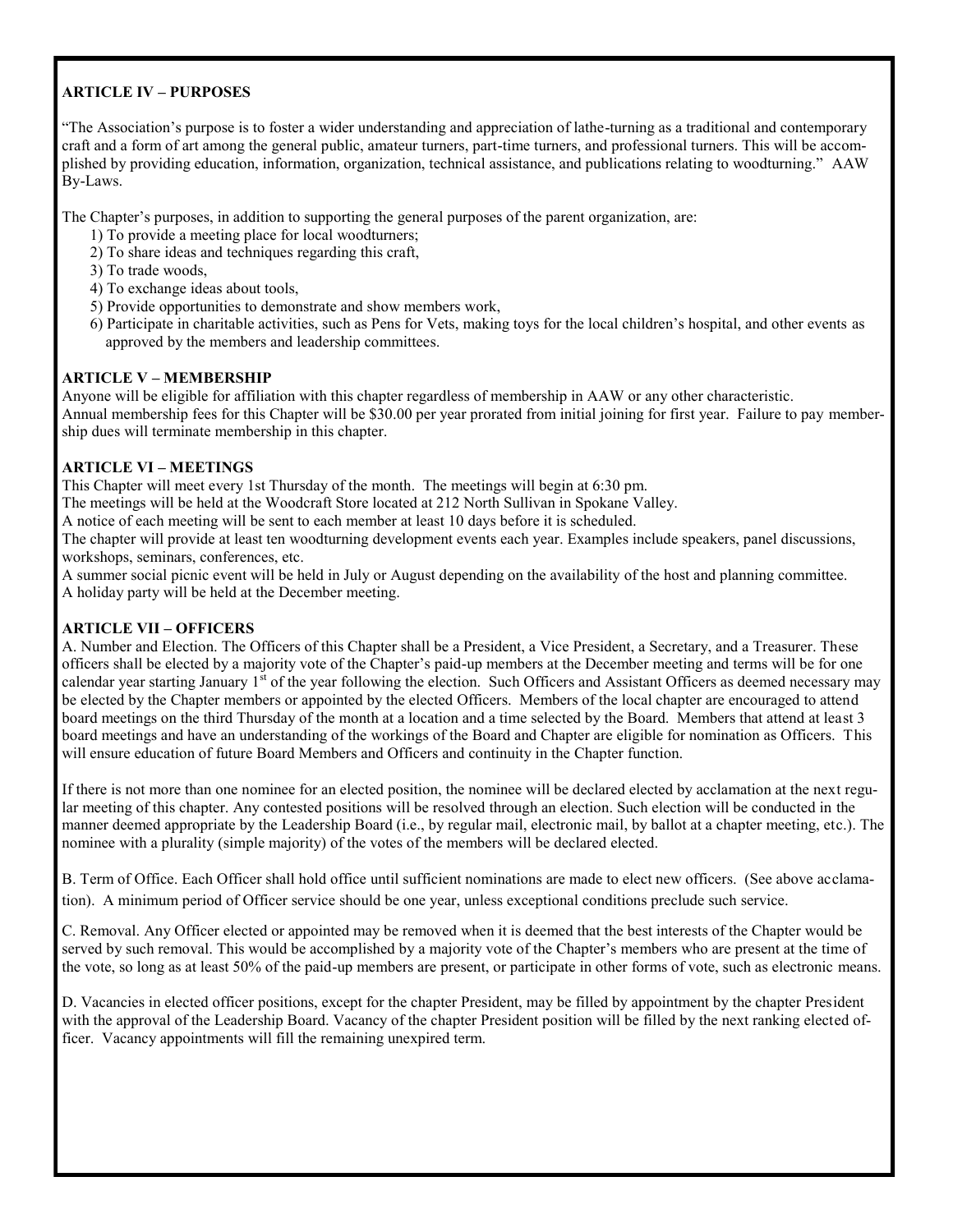- E. **President.** The President shall be the principal executive officer of the Chapter. His/Her duties include:
	- 1) Supervise and manage all of the business and affairs of the Chapter;
	- 2) Conduct Chapter meetings;
	- 3) Liaison between this chapter and the AAW regarding chapter membership and activities,
	- 4) Preside over the INWT Leadership Board (INWT Board) meetings.
	- 5) Appoint all standing and additional committee chairs.
	- 6) Ensure that the INWT meets the minimum requirements as requested annually by AAW.
	- 7) Work with INWT Board to set goals/metrics to support the INWT management process.
	- 8) Ensure that the INWT Board report on activities performed, status of performance against goals/metric set, etc.
	- 9) Along with INWT Board, develop INWT business plan and budget, including INWT Board and general membership meetings schedules.

F. **Vice President.** In the absence of the President or in the event of his/her death, inability, or refusal to act, the Vice President shall perform the duties of President, and when so acting, shall have all the powers of and be subject to all the restrictions upon the President. The Vice President shall perform such other duties as from time to time may be assigned to him/her by the President.

G. **Secretary**. The Secretary shall keep the minutes of the Chapter's meetings in one or more books provided for that purpose and see that all notices are duly given in accordance with the provisions of these By-Laws. In general, the Secretary shall perform all duties incident to the office of Secretary and such other duties as from time to time may be assigned to him/her by the President. The Secretary will serve as the official correspondent of the INWT.

1) Work with INWT Leadership Board (INWT Board) to set goals/metrics to support the INWT's management process, as related to the documentation of INWT records and correspondence.

- 2) Communicate/report to the INWT Board activities performed, status of performance against goals/metric set, etc. for the documentation of INWT records and correspondence.
- 3) Ensure that meeting notices are provided to members in a timely manner.

4) Record all INWT Board meetings. Maintain careful and authentic records of the proceedings of all business meetings of the INWT. These are the legal records of the INWT.

- 5) At each meeting, read the minutes of the previous meeting for approval. (An alternative is to provide the minutes of each meeting with the notice of the upcoming meeting and accept approvals or corrections at the meeting.)
- 6) Provide minutes of any meeting to members upon request.
- 7) Have available, at any meeting, copies of past minutes and parliamentary reference (Robert's Rules of Order).
- 8) Prepare agenda showing exact order of business to be conducted, including business carried over from any previous meeting. 9) Update INWT policies and procedures from amendments captured in minutes; ensure that proper procedure is followed in
- any amendment process. Ensure alignment of INWT policies with AAW bylaws, policies and procedures. 10) Serve as primary correspondent for the INWT. Sign any documents representing official acts, orders or proceedings along
	- with the Chair. Direct printing and mailing of notices, ballots and other information provided to members.

H. **Treasurer.** The treasurer shall collect all membership fees and all other monies belonging to the Chapter. He/She will be responsible for keeping current and accurate records of all monies that flow through the Chapter and also for ensuring that all local Chapter officers are current paid-up members of the national organization. In general, the Treasurer shall perform all of the duties incident to the office of Treasurer and such other duties as from time to time may be assigned to him/her by the President.

1) Work with INWT Leadership Board (INWT Board) to set goals/metrics to support the INWT's management processes as they relate to INWT financial responsibilities

- 2) Communicate/report to the INWT Board activities performed, status of performance against goals/metric set, etc. for INWT financial responsibilities.
- 3) Maintain the INWT finances; make and record deposits and retain custody of all funds belonging to the INWT; authorize dispensing of INWT funds for eligible expenses.

4) Develop the INWT budget with the INWT Board; monitor the INWT budget and maintain accurate records of all receipts, bills, and disbursements.

- 5) Maintain current financial records for any events and/or activities sponsored by the INWT.
- 6) Provide INWT Board with monthly and quarterly treasury reports.
- 7) Submit any financial reports to the AAW as required.

Prepare an INWT annual report, coordinate audit of the report and submit to the Chair by August 15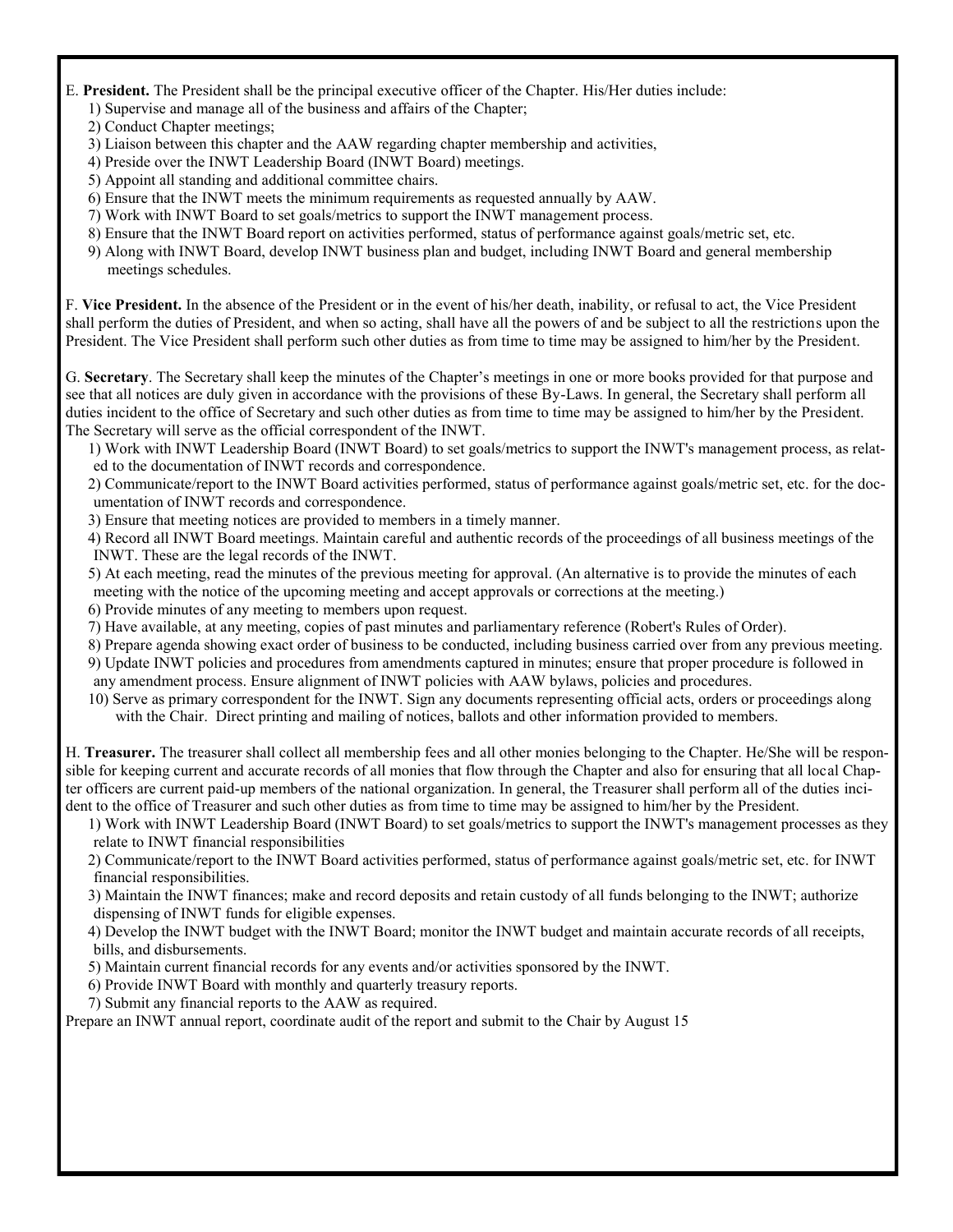I. **Membership Chair.** The Membership Chair is responsible for recruitment and retention efforts.

1) Work with leadership committee to set goals/metrics to support the management process as it relates to member recruitment and retention.

2) Communicate/report to the leadership committee activities performed, status of performance against goals/metric set, etc. for member recruitment and retention.

3) Be the advocate for member value, satisfaction and loyalty.

4) Work with the leadership committee to obtain necessary information regarding member demographics and expectations to recommend appropriate programs and services.

5) Develop and implement, or maintain, welcome program for communicating with new members and introducing them to programs and services.

6) Ensure that all members are being communicated to regularly and in accordance with their preferences.

7) Develop and implement, or maintain, program for following up with unpaid members to encourage them to renew their AAW and INWT membership and to continue accessing programs and services.

- 8) Develop and implement, or maintain, a recruitment program.
- 9) Maintain the club roster on the website and ensure that the club's gmail account is kept synchronized with said roster

10) Produce and maintain membership badges for all members.

11) Produce and maintain a ready supply of membership applications.

12) Collect annual dues and new member dues at the meetings and provide proceeds to Treasurer for deposit after each meeting.

J. **Programs Chair**. Responsible for planning and implementing programs and activities of the Chapter.

1) Work with INWT Leadership Board to set goals/metrics to support the INWT's management process as they relate to programs and activities development.

2) Communicate/report to the INWT Leadership Board activities performed, status of performance against, goals/metric set, etc. for member program and activities development.

- 3) Research and suggest demonstrators for Chapter meetings.
- 4) Recruit and coordinate bringing in outside demonstrators.
- 5) Work with location managers, if applicable, to coordinate speaker needs.
- 6) Work with newsletter editor to publish events in a timely manner.

K. **Web Coordinator.** Oversee the Chapters' Website design and functionality and maintain a continuous reliable source for INWT information via the Internet.

1) Work with leadership Board to set goals/metrics to support the management process as it relates to the member unit's Internet presence.

2) Communicate/report to the leadership committee activities performed, status of performance against goals/metric set, etc. for the member unit's Internet presence.

3) Maintain INWT Web page

- 4) Ensure Officers and Board members have appropriate access and knowledge to update areas of the website.
- 5) Update website information and design as suggested by the officers and board.

6) Provide current and relevant information about the INWT, such as history, mission (should include the AAW mission statement), goals, membership benefits, events and activities, and reliable contact information for key volunteers, etc.

7) Be available and knowledgeable of www.AAW.org to answer questions and provide support to members and other volunteers who need assistance.

8) Educate members on the features and information available on www.AAW.org to encourage utilization of the Web site.

9) Adhere to established copyright laws.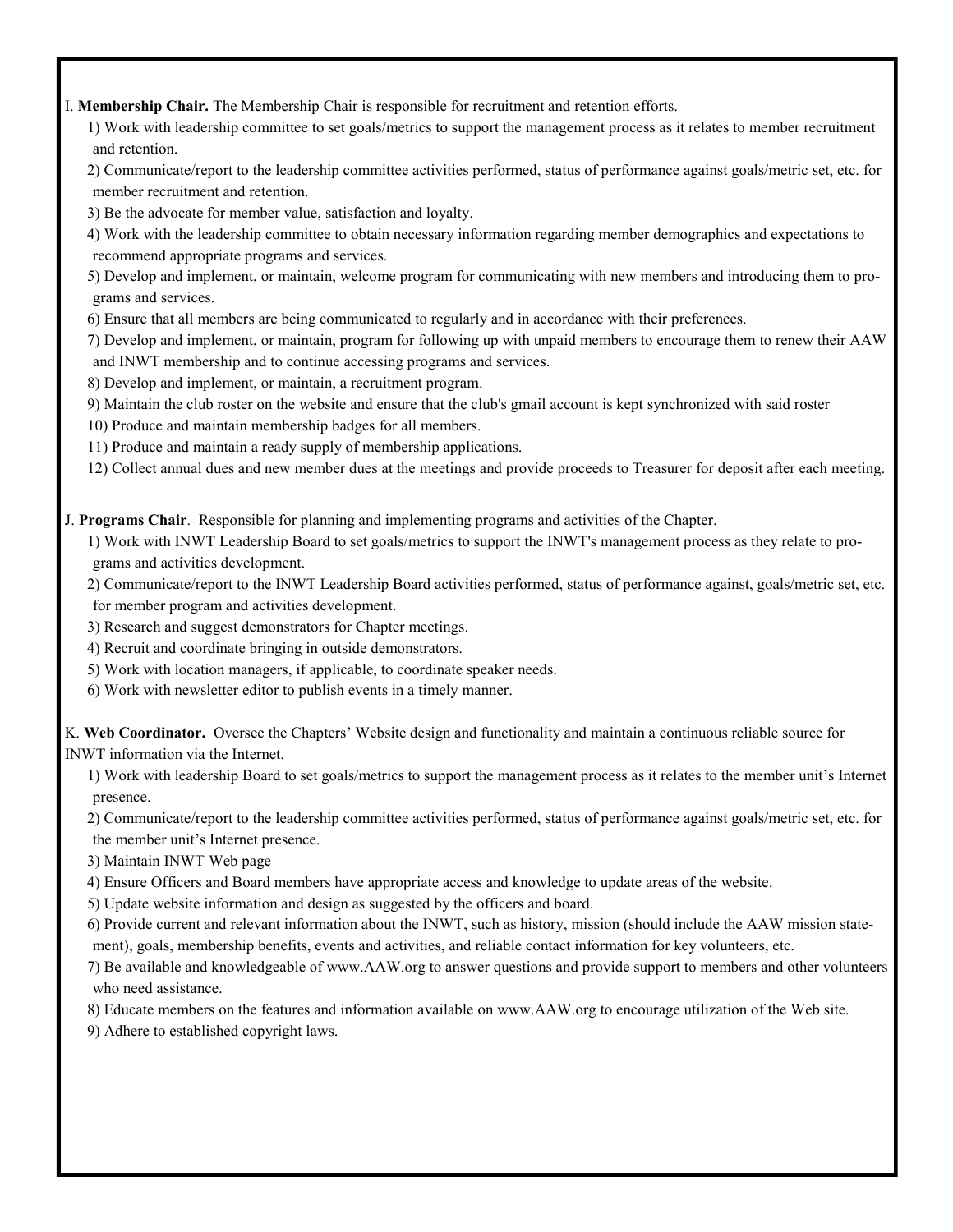L. **Newsletter Editor.** Ensure that members receive an informative newsletter on a consistent and timely basis by coordinating the content, publication and mailing of the newsletter in a manner consistent with the member's preferences for communication.

- 1) Work with leadership Board to set goals/metrics to support the management process as they relate to the newsletter.
- 2) Establish goals and objectives for the newsletter, including providing the newsletter in a variety of formats to accommodate member preferences for receiving information.
- 3) Prepare and submit budget for newsletter to treasurer.
- 4) Establish and adhere to a publication calendar for the newsletter and share this information with other volunteers who will need to submit content throughout the year.
- 5) Coordinate creation and distribution including printing and mailing as determined by the INWT LC. Be knowledgeable of options and allow sufficient delivery time for each newsletter to ensure content is always timely.
- 6) Seek regular contributors and develop reliable sources of information to include in each issue.
- 7) Design, layout, and edit each newsletter, adhering to AAW logo guidelines.
- 8) Ensure that the current membership list is used for each mailing and filter the data according to member preferences for communication.

#### **Article VIII Leadership Board**

A. The President will appoint committee chairs for an auditing committee, membership committee, and nominating committee. Additional committees, such as programs committee, education committee, charitable projects committee, and Youth participation committee, may be established by this chapter. Leadership Board members may not hold more than one elected office, but they may head one or more committees. Chairs of ad hoc committees are not considered to be voting members of the Leadership Board, unless so indicated by the chapter's Policies or position descriptions. All appointed committee chairs must be members in good standing of the chapter.

 Program committee: plan meetings and outside demonstrators. Coordinate chapter participation in the annual Carvers Club Show and Pottery Place Plus.

E ducation committee: put together materials, tools, videos, etc. for members' education. Suggest educational materials for purchase or procurement for the chapter library.

 Charitable projects committee: plan charitable events and projects, such as toys and other needs for Sacred Heart Children's Hospital, Pens for Vets, and other events.

 Youth Participation committee: Determine events and programs that include youth, such as participation in demonstrations at High Schools (Shops), Grade Schools, and other youth venues. Suggest programs that will attract or be interesting to young people.

B. The chapter Leadership Board will have management and oversight of the affairs of the chapter and its relations with the AAW. Current Board members include; the President, Treasurer, Past President, Demonstrator Chair, Web Coordinator, and other Members at large, as may be approved, from time to time, by the existing Board.

C. The chapter will complete and maintain a current roster of Leadership Board members with AAW. Information will be provided to AAW Headquarters by the date specified each year. Updates to the roster are made as they occur. All Leadership Board members will submit e-mail addresses, if available, for communication purposes.

D. The Leadership Board will meet the  $3<sup>rd</sup>$  Thursday of the month at a place and time decided by the Board. This meeting may be held in a variety of ways (in person, via conference call, electronically using the internet, other methods deemed appropriate, or any combination of methods). The chapter will prepare meeting minutes (or a summary) of each Leadership Board meeting and will make such minutes (or summary) available to all members. The Leadership Board may make the meeting minutes (or summary) available to members in a variety of ways (i.e., upon request, in the chapter newsletter, posted on Web site, etc.).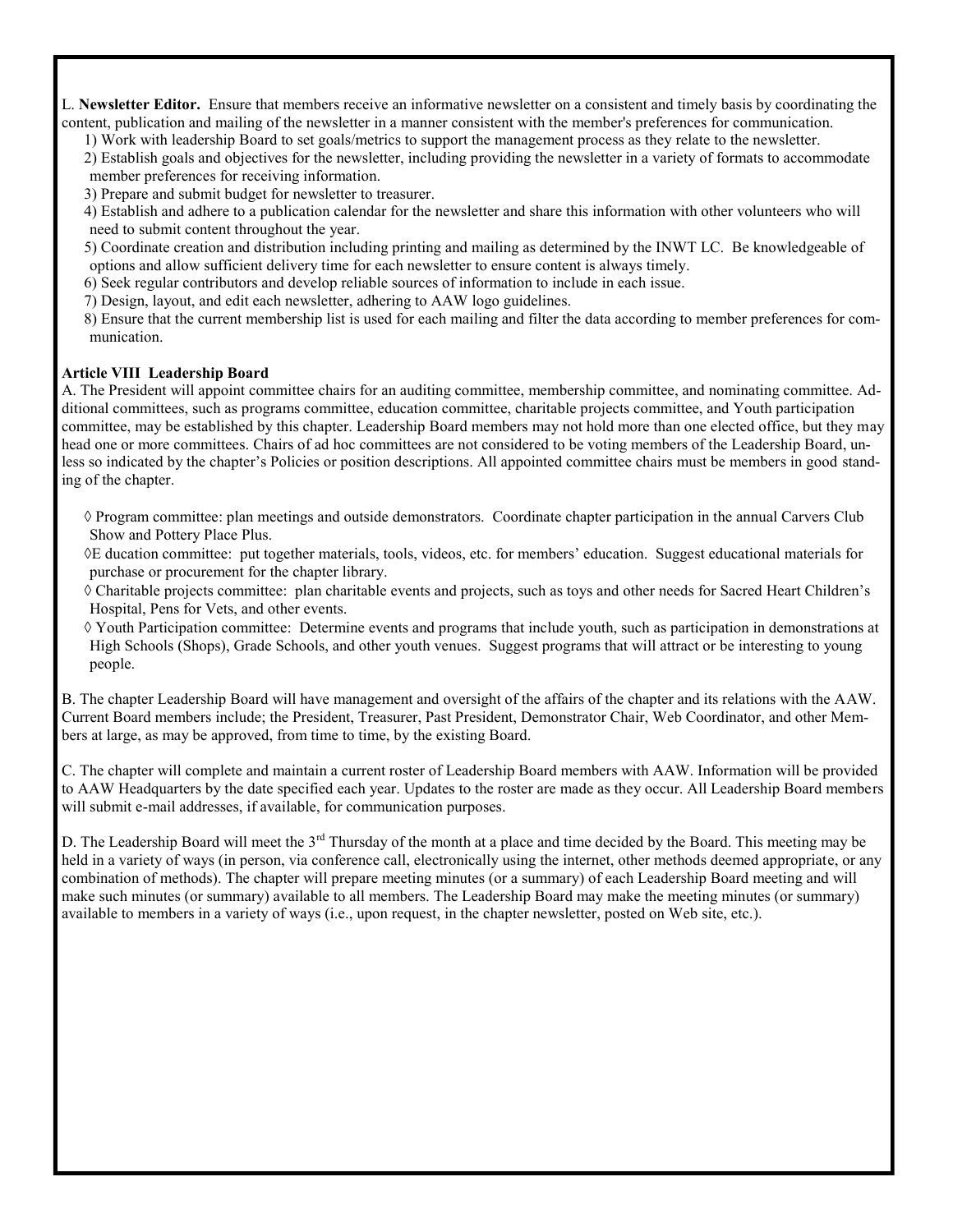#### **Article IX Business Plan and Financials**

A. The chapter will create an annual business plan, aligned with the AAW's strategic direction. The annual business plan will include this chapter's goals for the year and will contain a listing of the various proposed activities. Chapter goals and objectives should align with the strategic themes documented in the AAW's strategy. The annual business plan (or a summary) will be made available to all chapter members in any manner deemed appropriate by the Leadership Committee. For example, the chapter may explain the annual business plan in the chapter's newsletter, post it on the chapter's Web site, mail it upon request, make it available at chapter meetings, etc. The annual business plan will be reviewed and updated as necessary by the Leadership Board at least once each quarter.

B. The chapter will create an operating budget in conjunction with its preparation of the annual business plan. The chapter will make the chapter operating budget available to all members in the same manner in which it makes the annual business plan available to members. The operating budget will serve as a planning document defining projected chapter expenses and revenues for the upcoming year.

C. The chapter will create an annual report that includes information regarding the chapter's membership numbers, financial performance, and progress toward annual goals as specified in the annual business plan. The annual report will contain membership numbers, including at a minimum, the total number of chapter members at the beginning and at the end of each fiscal year. Financial performance items detailed in the annual report will minimally include total revenue and expenses of this chapter for each fiscal year. The chapter will make such annual report (or a summary) available to all members in the same manner in which it makes the annual business plan available to members. The report need not be lengthy or exhaustive.

D. The chapter will conduct an annual internal review of its financial records. Such internal review will be conducted by the Auditing Committee in accordance with AAW Policies for financial reporting and auditing committee guidelines.

E. The chapter will provide a minimum of one communication to its members each calendar quarter for the purpose of updating chapter members regarding chapter activities. Such communication may be a newsletter, mailing, Web site posting, e-mail notice, etc. This communication should be available to each member, regardless of delivery channel.

#### **ARTICLE X – INDEBTEDNESS**

AAW's national office MUST be notified in writing PRIOR to a Local Chapter incurring any indebtedness for AAW.

### **ARTICLE XI – AMERICAN ASSOCIATION OF WOODTURNER'S DISCLAIMERS:**

#### **FISCAL AND LEGAL**

The corporation, the American Association of Woodturners, Inc., specifically disassociates itself from any debts, obligations or encumbrances of the Local Chapter. The Corporate Board of Directors of AAW is not responsible for the debts, nor shares in the profits of the Local Chapters. The Corporate Organization does not shoulder any legal liability for accidents that occur during events of any kind sponsored or not sponsored by a Local Chapter. The Inland Northwest Woodturners specifically disassociates itself from any debts, obligations or encumbrances of the American Association of Woodturners. The Board of Directors of the Inland Northwest Woodturners is not responsible for the debts nor shares in the profits of the American Association of Woodturners. The Inland Northwest Woodturners does not shoulder any legal liability for accidents that occur during events of any kind sponsored or not sponsored by the National Organization.

#### **ARTICLE XII – AMENDMENTS**

These By-Laws may be altered, amended, or repealed and new By-Laws may be adopted by a vote of a simple majority of the qualified voting members of the Chapter then casting ballots. Copies of all modifications to these By-Laws MUST be filed with the national office of AAW.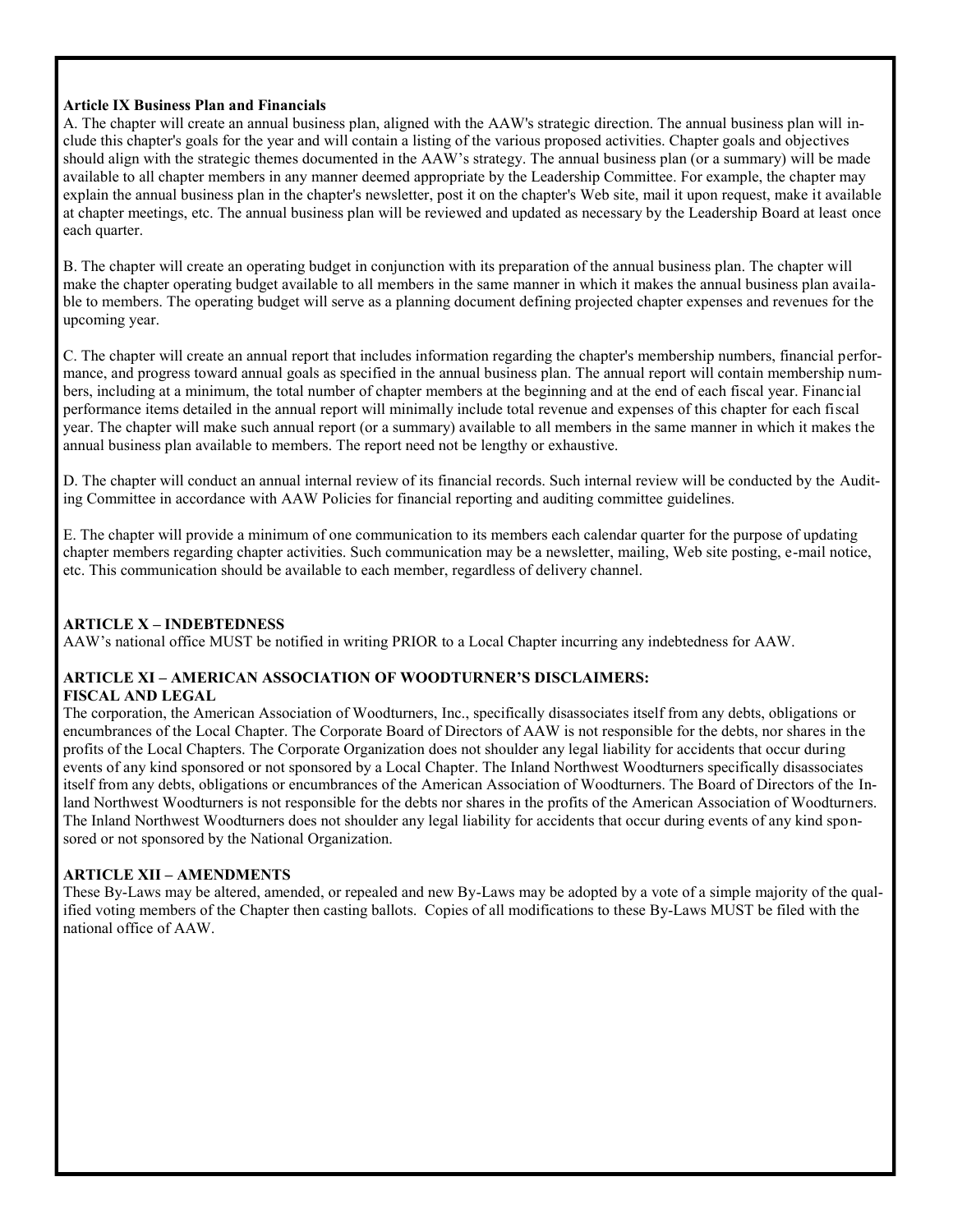#### ############################################################################

### W o o d t u r n e r s of O I y m p i a, Wa. 2014 Creativity in Woodturning Symposium FEATURING RICHARD RAFFAN July 26, 2014 with Workshops

On July 26, 2014 the Woodturners of Olympia will conduct its seventh Annual symposium, Creativity in Woodturning, in Lacey, Washington. This year's featured demonstrator will be Richard Raffan from Australia. The introductory demonstrator from the Northwest will be Nick Stagg from Independence, Oregon. Richard Raffan will also conduct 4 days of classes from July 27-30.

More information is available, or registration can be done, on-line at

[http://www.woodturnersofolympia.org](http://r20.rs6.net/tn.jsp?e=001uFJv5JF3ZOWK_rDAUbQfAFAU94iMtDd34RyRwMW4L-Pp1Gs2Wjza39mN9OtAYTUX5YXS0YZdIYGCU6643Sdvyxxr3iddCO9v1glfUO-6EYajEGkLzxqA6ord0fndhoQ67Z4ATqSrwiX3GwwldO_XyG4bxZ7fnDChC3NRUfCbZiNK2sscb88mojjWua22U2bwZOsrucz1_jGLv1l_sdkZInz1wXMbJP9WehcM)

[AL](https://picasaweb.google.com/101019839709703453331/INWWOct32013?authuser=0&authkey=Gv1sRgCMyfi4G_27u77gE&feat=directlink) Price Symposium Dir. [www.woodturnersofolympia.org](http://r20.rs6.net/tn.jsp?e=001uFJv5JF3ZOWK_rDAUbQfAFAU94iMtDd34RyRwMW4L-Pp1Gs2Wjza39mN9OtAYTUX5YXS0YZdIYGCU6643Sdvyxxr3iddCO9v1glfUO-6EYajEGkLzxqA6ord0fndhoQ67Z4ATqSrwiX3GwwldO_XyG4bxZ7fnDChC3NRUfCbZiNK2sscb88mojjWua22U2bwZOsrucz1_jGLv1l_sdkZInz1wXMbJP9WehcM) 360-791-0396 [aprice44@aol.com](mailto:aprice44@aol.com)